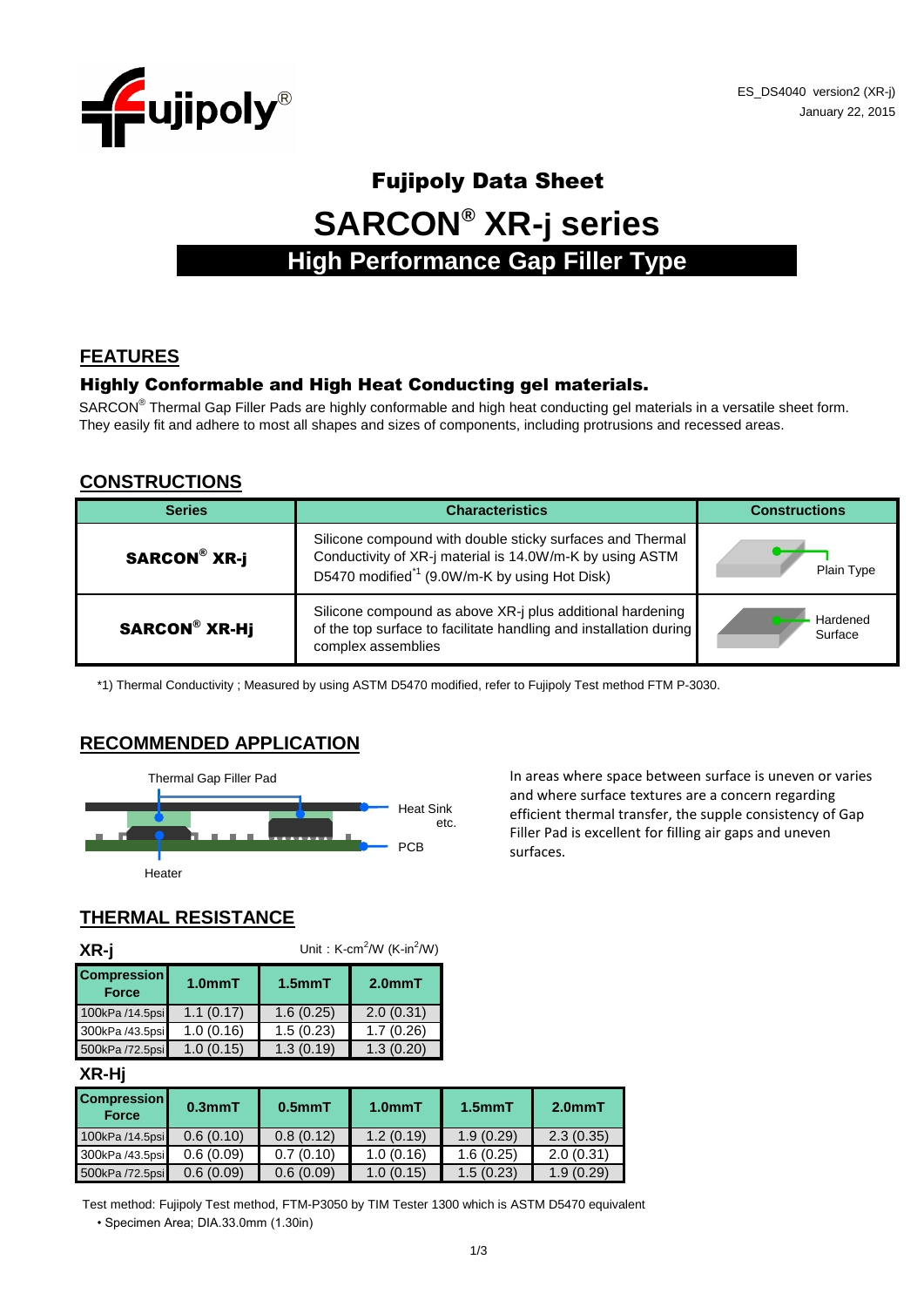#### **TYPICAL PROPERTIES**

|            | <b>Properties</b>                       | unit                              |                               |                                     | XR-j                  | <b>Test method</b>             | <b>Specimen</b> |
|------------|-----------------------------------------|-----------------------------------|-------------------------------|-------------------------------------|-----------------------|--------------------------------|-----------------|
| Physical   | Color                                   |                                   |                               |                                     | <b>Light Gray</b>     | <b>Visual</b>                  |                 |
| Properties | Specific Gravity                        |                                   |                               |                                     | 3.2                   | ASTM D792                      | A               |
|            | <b>Hardness</b><br><b>Highest Value</b> | Shore OO                          |                               |                                     | 80                    | ASTM D2240                     | B               |
|            | <b>Tensile Strength</b>                 | MPa (psi)                         |                               |                                     | 0.2(29.0)             | ASTM D412                      | A               |
|            | Elongation                              | $\%$                              |                               |                                     | 25                    | ASTM D412                      | A               |
|            | <b>Tear Strength</b>                    | N/mm (ppi)                        |                               |                                     | 1.0(5.7)              | ASTM D624                      | A               |
| Electrical | <b>Volume Resistivity</b>               | Ohm-m                             |                               |                                     | $1.0x10^{11}$         | <b>ASTM D257</b>               | $\mathsf{C}$    |
| Properties | Breakdown Voltage                       |                                   | kV/mm (volts/mil)<br>18 (457) |                                     | ASTM D149             | $\mathsf{C}$                   |                 |
|            | Dielectric Strength                     | kV/mm (volts/mil)                 |                               | 13 (330)                            |                       | ASTM D149                      | $\mathsf{C}$    |
|            |                                         |                                   | 50Hz                          |                                     | 6.8                   |                                |                 |
|            | <b>Dielectric Constant</b>              |                                   | 1kHz                          |                                     | 6.8                   | ASTM D150                      | A               |
|            |                                         |                                   | 1MHz                          |                                     | 6.8                   |                                |                 |
|            |                                         |                                   | 50Hz                          |                                     | 0.006                 |                                |                 |
|            | <b>Dissipation Factor</b>               |                                   | 1kHz                          |                                     | 0.001                 | ASTM D150                      | $\overline{A}$  |
|            |                                         |                                   | 1MHz                          |                                     | 0.001                 |                                |                 |
| Thermal    | <b>Thermal Conductivity</b>             | $W/m-K$                           |                               |                                     | 14.0<br>by ASTM D5470 | <b>ASTM D5470<sup>*1</sup></b> |                 |
| Properties |                                         |                                   |                               |                                     | 9.0<br>by Hot Disk    | ISO/CD 22007-2                 |                 |
|            | <b>Useful Temperature</b>               | $^{\circ}$ C ( $^{\circ}$ F)      |                               | $-40$ to $+150$ ( $-40$ to $+302$ ) |                       |                                |                 |
|            | Low molecular<br>Siloxane               | wt%                               |                               | $D_4$ to $D_{20}$ Total             | 0.0020 or less        | Gas<br>Chromatography          |                 |
|            | <b>Flame Retardant</b>                  | $V-0$<br>$\overline{\phantom{0}}$ |                               | <b>UL 94</b>                        |                       |                                |                 |

• Specimen A: 2mmT Specimen B: 60mmW x 120mmL x 20mmT • Specimen C: 120mmW × 120mmL × 1mmT

\*1) Thermal Conductivity ; Measured by using ASTM D5470 modified, refer to Fujipoly Test method FTM P-3030.

| XR-j                               | Unit: $N/6.4cm2$ (psi) |              |                     |  |  |
|------------------------------------|------------------------|--------------|---------------------|--|--|
| <b>Compression</b><br><b>Ratio</b> | 1.0 <sub>mm</sub> T    | $1.5$ mm $T$ | 2.0 <sub>mm</sub> T |  |  |
| 10%                                | 89 (20.2)              | 96(21.8)     | 105(23.8)           |  |  |
| 20%                                | 206 (46.7)             | 248 (56.2)   | 280 (63.4)          |  |  |
| 30%                                | 453 (102.6)            | 505 (114.4)  | 549 (124.4)         |  |  |
| 40%                                | 714 (161.8)            | 825 (186.9)  | 923 (209.1)         |  |  |
| 50%                                | 1095 (248.1)           | 1213 (274.8) | 1346 (305.0)        |  |  |
| Sustain 50%                        | 897 (203.2)            | 945 (214.1)  | 1011 (229.1)        |  |  |

## **COMPRESSION FORCE**

#### **XR-Hj**

| <b>Compression</b><br><b>Ratio</b> | 0.3 <sub>mm</sub> T | $0.5$ mm $T$ | 1.0 <sub>mm</sub> T       | $1.5$ mm $T$ | 2.0 <sub>mm</sub> T |
|------------------------------------|---------------------|--------------|---------------------------|--------------|---------------------|
| 10%                                | 43(9.7)             | 110(24.9)    | 147 (33.3)                | 152 (34.4)   | 174(39.4)           |
| 20%                                | 104(23.6)           | 335 (76.0)   | 474 (107.3)               | 554 (125.5)  | 649 (147.0)         |
| 30%                                | 195 (44.3)          | 592 (134.2)  | 834 (189.0)               | 935 (211.8)  | 1047(237.0)         |
| 40%                                | 347 (78.5)          | 849 (192.3)  | 1159 (262.6)              | 1278 (289.5) | 1445 (327.4)        |
| 50%                                | 501(113.5)          | 1091 (274.1) | 1468 (332.6)              | 1637 (370.9) | 1864 (422.3)        |
| Sustain 50%                        | 462 (104.7)         | 898 (203.4)  | 1109 (251.3) 1124 (254.7) |              | 1263 (286.1)        |

Test method: Measured by ASTM D575-91 for reference

• Specimen Area; DIA.28.6mm (1.13in) • Platen Area; DIA. 28.6mm (1.13in) • Sustain 50%: Sustain 50% at 1 minute later

• Compression Velocity; 5.0mm/minute